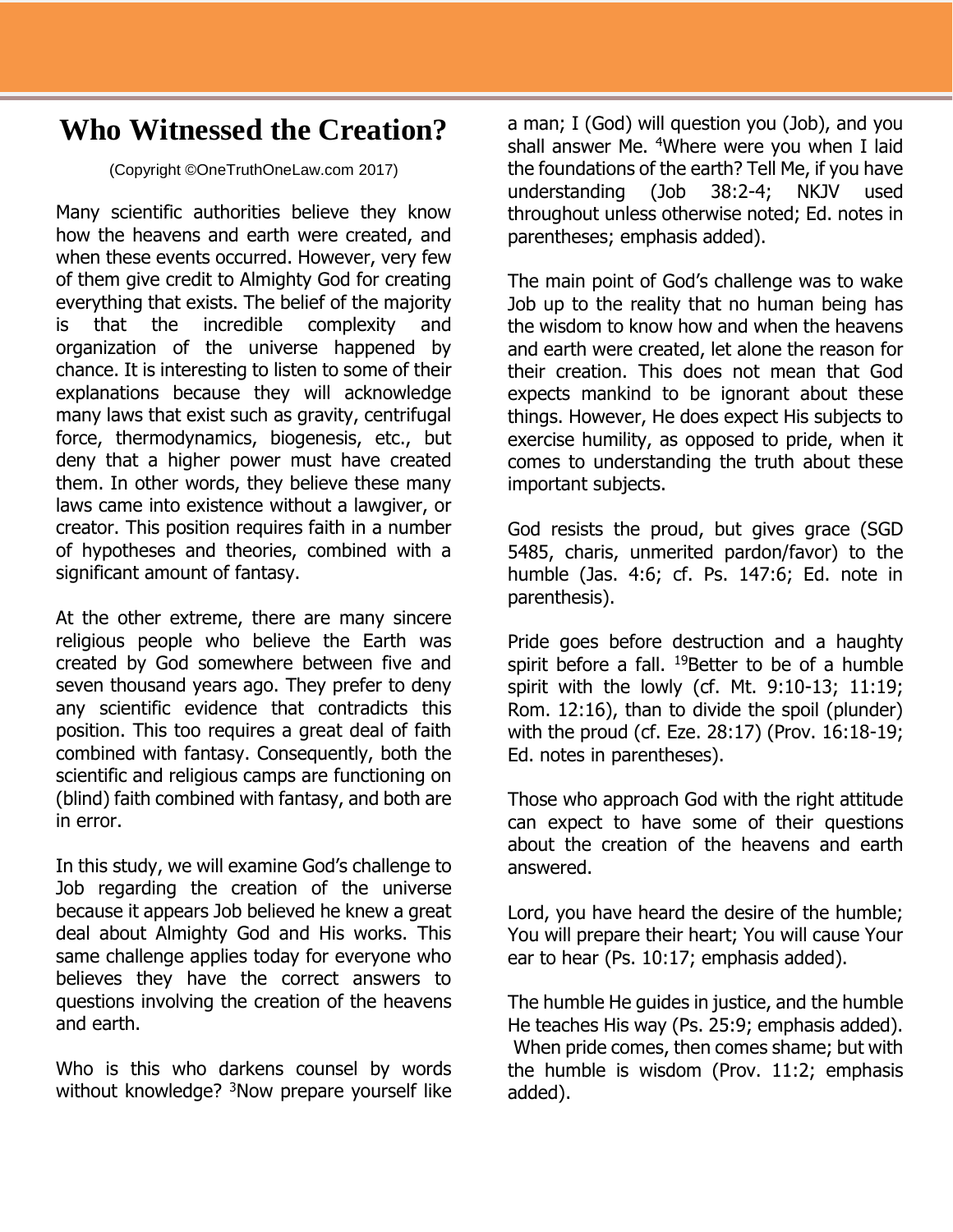Conversely, those who deny the existence of Almighty God can expect to remain ignorant about how, when, and why the universe was created.

The fool has said in his heart, 'There is no God'… (Ps. 14:1a).

By examining some of the questions that God asked Job, it is possible to gain a better perspective of creation. Again, the correct answers to these questions about God's creative activities depends upon the attitude of those seeking a more accurate understanding (cf. 2Tim. 3:7).

Where were you when I (God) laid the foundations (SHD 3245 – to found, begin, appoint, sit down in conclave to discuss the details; cf. Ps. 2:2; including the establishment of laws related to this aspect of creation; cf. Ps. 119:152; Hab. 1:12) of the earth…? (Job 38:4a; Ed. notes in parentheses).

Based on a correct rendering of the last scripture, God was referring to an aspect of His creation that pre-dated that of the physical earth (see study: Two Earths). Job 38:7 shows the archangels and all the other spirit-composed "sons of God" rejoicing together at the spiritual creation, which indicates that no sin had yet occurred in the spirit realm. Consequently, there was no need for the creation of a physical earth at that time. The physical earth was created in order to deal with sin (Rom. 6:23a), and once sin is finally dealt with the physical realm will no longer be required.

But the day of the Lord will come as a thief in the night, in which the (physical) heavens will pass away with a great noise, and the (physical) elements will melt with fervent heat; both the earth and the works that are in it will be burned up (laid bare).  $11$ Therefore, since all these

(physical) things will be dissolved, what manner of persons ought you to be in holy conduct and godliness, <sup>12</sup>looking for and hastening the coming of the day of God, because of which the (physical) heavens will be dissolved, being on fire, and the physical (elements) will melt with fervent heat? <sup>13</sup>Nevertheless we, according to His (Almighty God's) promise, look for new (spirit-composed) heavens and a new (spiritcomposed) earth in which righteousness dwells (cf. Ps. 119:172b) (2Pet. 3:10-13; Ed. notes in parentheses; emphasis added).

The new earth in 2 Peter 3:13 appears to be a reference to the earth mentioned in Job 38:4. This was a spirit-composed earth that did not have any physical foundations.

> THE FOOL SAID IN HIS HEART, "THERE IS NO GOD"… Psalms 14:1a

To what were its foundations (SHD 134, base, pedestal, sockets - used 56 times in the O.T. referring to the sockets on which the tabernacle stood) fastened? Or who laid (SHD 3384, directed, taught, instructed) its cornerstone  $(SHD 6438 + 68,$  ruler or chief one; cf. 1Sam. 14:38; Jgs.20:2; Isa. 19:13; Zech. 10:4) (Job 38:6; Ed. notes in parentheses).

Again, it has been assumed that God was describing the creation of a physical earth in Job 38:4-6, when He may have actually been describing the creation of a spirit-composed earth prior to any sin being committed. This spirit-composed earth appears to be described using the metaphor of a garden located east of Eden.

The Lord God planted a garden eastward in Eden (in relation to Almighty God's throne), and there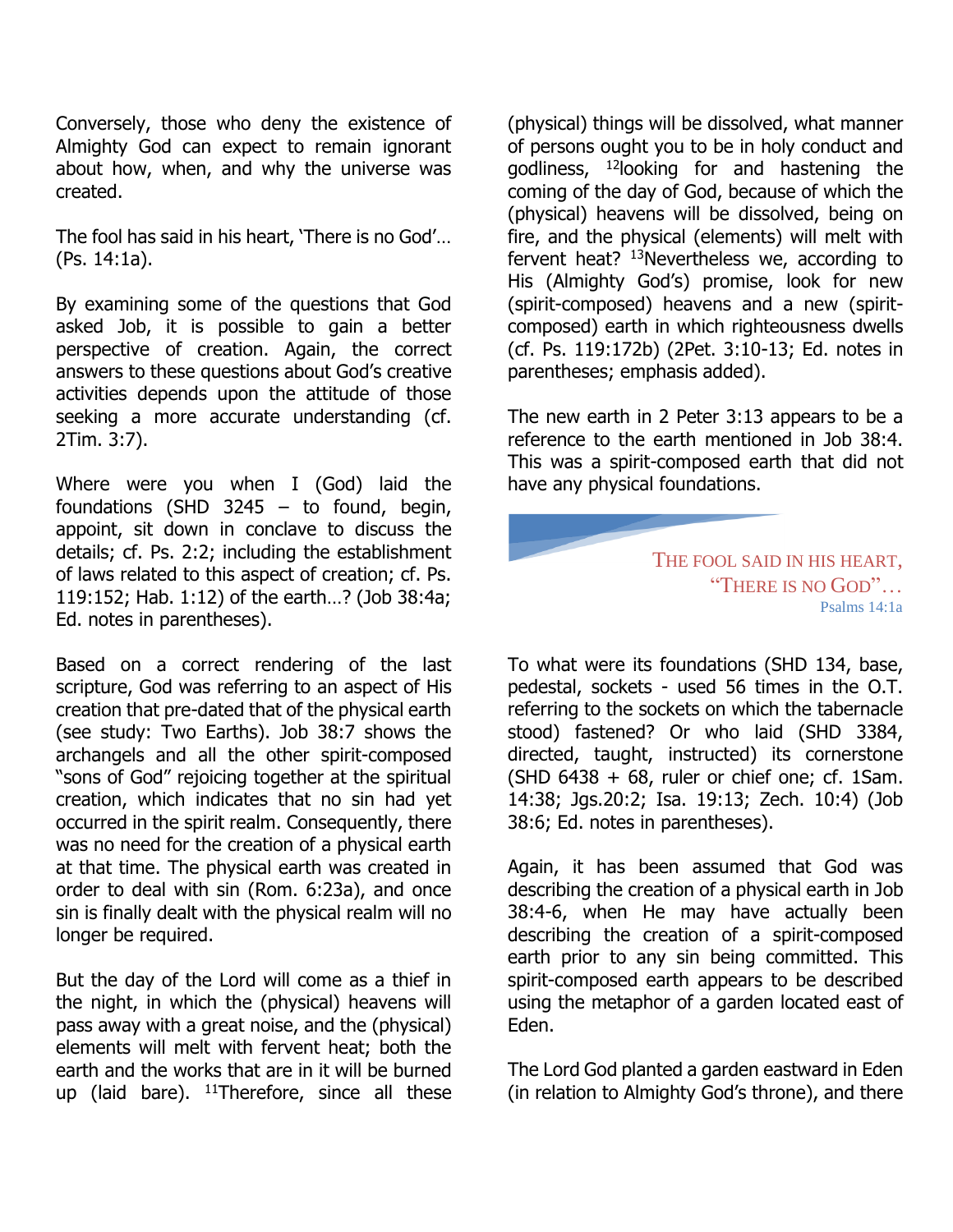He put the man whom He had formed (in God's spirit-composed image; cf. Gen. 1:26; see study: Did God Create Adam From the Dust?) (Gen. 2:8; Ed. notes in parentheses; emphasis added). The Hebrew word for Eden (SHD 5731) means "pleasure" or "delight" which are appropriate words to describe where Almighty God dwells. By examining the following section of scripture, it appears that God delegated some of His authority to other spirit composed "sons" (angels) and these individuals then created the spirit-composed earth that was located east of Eden. These spirit-composed "sons" of Almighty God were also responsible for creating other spirit-beings under the Father's delegation. The first of these was named Adam.

Then God said, 'Let Us (spirit-composed sons of God) make man in Our image, according to Our likeness… (Gen. 1:26a; emphasis added).

The cornerstone mentioned in Job 38:6, laid by Almighty God, would have represented the individual put in charge of this creation. Prior to taking up his responsibility, this leader would have been trained by Almighty God (cf. Prov. 8:22-36). The following scriptures confirm the identity of this chief ruler.

He (Christ) is the image of the invisible God (Almighty), the firstborn over all creation.  $^{16}$ For by him all things were created that are in heaven and that are on the earth, visible and invisible, whether thrones or dominions or principalities (other rulers) or powers (other authorities). All things were created through him and for him.  $17$ And he is before all (created) things, and in him all things consist. <sup>18</sup>And he is the head of the body, the church, who is the beginning, the firstborn from the dead, that in all things he may have the preeminence (Col. 1:1518; Ed. notes in parentheses; emphasis added).

Jesus said to them, did you never read in the scriptures: 'The stone (Christ) which the builders (rebellious leaders in the physical and spiritual realms) rejected has become the chief cornerstone. This was the Lord's doing and it is marvelous in our eyes'? (Mt. 21:42; Isa. 28:16; Ac. 4:10-12; 1Pet. 2:4-8; Ed. notes in parentheses; emphasis added).

> THEN GOD SAID, 'LET US (SPIRIT-COMPOSED SONS OF GOD) MAKE MAN IN OUR IMAGE, ACCORDING TO OUR LIKENESS… Genesis 1:26a; emphasis added

The language in Job 38:8-15 is primarily figurative, and therefore easily misunderstood. When God inspired the use of words like "sea", "clouds", "proud waves", "bars and doors", He was describing a change that took place within the spirit-realm that necessitated the temporary creation of a physical earth. This change came about as a result of Satan's rebellion against God's commands. The timing of when this occurred is speculative, and could have been millions of years ago.

You (Lucifer, now called Satan and the Adversary) were an anointed cherub who covers (Almighty God's throne); I (God) established (appointed) you; you were on the holy mountain (symbol of God's government) of God; you walked back and forth in the midst of fiery stones (symbolic of administering God's law and commands; cf. Dt. 33:2). <sup>15</sup>You were perfect in your ways from the day you were created, till iniquity (sin; cf. 1Jn. 3:4) was found in you (Eze. 28:14-15; Ed. notes in parentheses; emphasis added).

Prior to his rebellion, Lucifer participated in the creation of the spirit-composed earth which God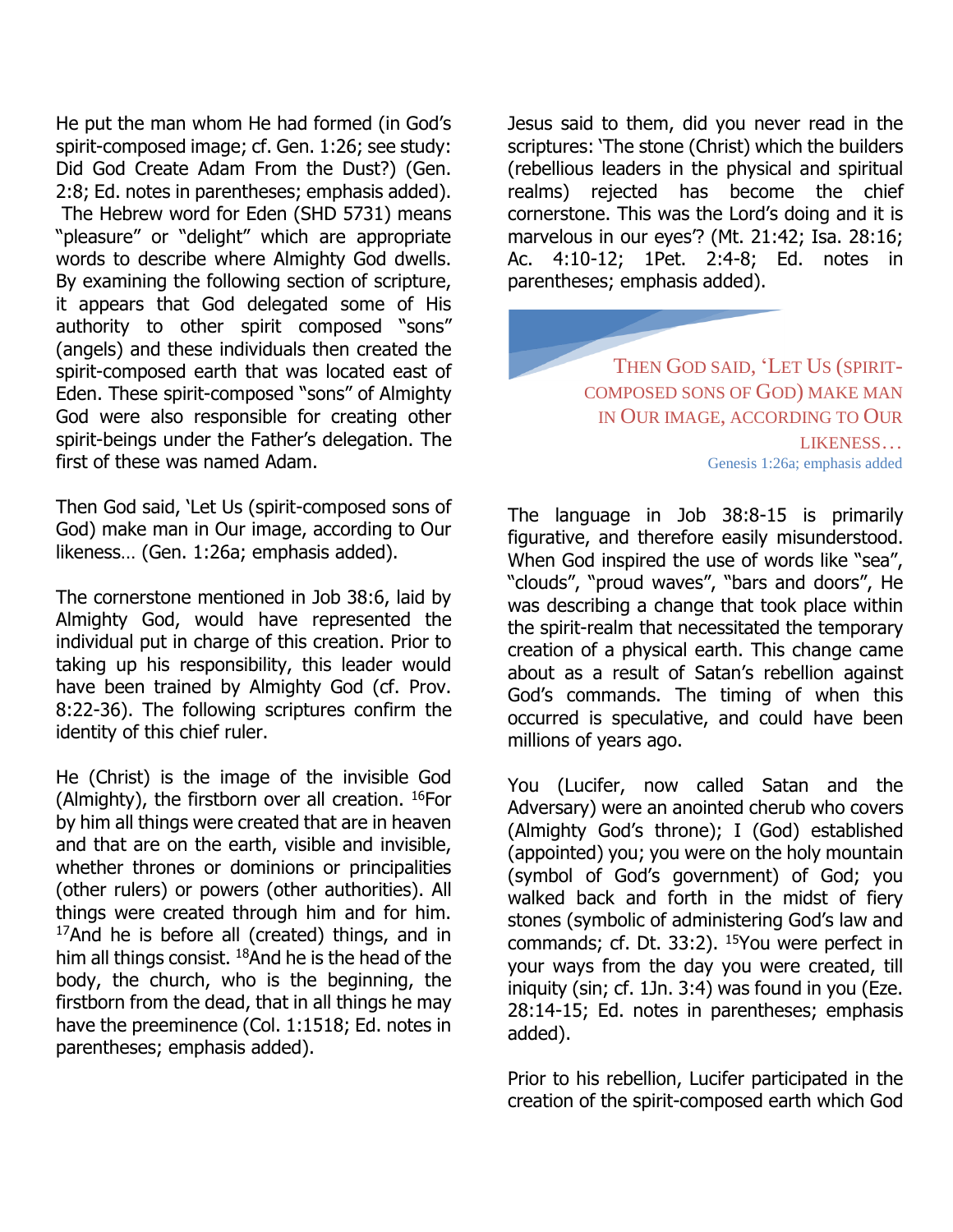described metaphorically as a garden east of Eden. Following his rebellion.

Satan was still located in this "garden" because Adam was told not to fellowship with him (cf. Gen. 2:17).

You (Lucifer) were in Eden, the garden of God… (Eze. 28:13a; Ed. note in parenthesis).

Because Satan was powerful, attractive, and knowledgeable, he was able to convince many angels to follow his way of reasoning and doing things (Eze. 28:12b, 17a; Rev. 12:4). Perhaps he had a very convincing argument against the way the "chief cornerstone" was running Almighty God's creative project. No doubt Lucifer, just prior to becoming Satan, believed he had better ideas and began influencing others with his opinions. It is reasonable to assume that his ideas were rejected at some point by the spiritbeing who was in charge. As mentioned previously, that spirit-being became known later as Jesus Christ. This scenario could provide a plausible reason for Satan's rebellion against Almighty God. Following this rebellion, God placed limits on Satan and used figurative language to describe these limitations.

So the Lord God said to the serpent: 'Because you have done this, you are cursed more than all the cattle, and more than every beast of the field; on your belly you shall go, and you shall eat dust all the days of your life (Gen. 3:14; emphasis added).

After Satan's rebellion, he was no longer granted direct access to Almighty God. The spirit-being who became Jesus Christ was a witness to this truth as the next scripture confirms. Therefore, the "Lord" that Satan communicated with in Job 1:6 (see third scriptural quotation below) was Jesus Christ.

And he (Christ) said to them (the disciples), 'I saw Satan fall like lightning from heaven (Lk. 10:18; cf. Isa. 14:12; Ed. notes in parentheses). The rebellion of Satan and the fallen host is described in the 38th chapter of Job using different imagery than Genesis 3:14.

## YOU (LUCIFER) WERE IN EDEN, THE GARDEN OF GOD… Ezekiel 28:13a; Ed. note in parenthesis

Or who shut in the sea with doors (see study: The Seas and Those Who Dwell in Them), when it burst forth and issued from the womb (metaphorically comparing Lucifer's creation and rebellion that followed); 9When I made the clouds its garment, and thick darkness its swaddling band (cf. Gen. 1:2);  $10$  When I fixed My limit for it, and set bars and doors (figuratively representing the restraints put upon Satan); 11When I said, 'This far you may come, but no farther, and here your proud waves must stop!' (Job 38:8-11; cf. Jude 13; Ed. notes in parentheses).

The fact that Satan can still function but in a limited manner is described in numerous scriptures.

Now there was a day when the sons of God (angels) came to present themselves before the Lord, and Satan also came among them. <sup>7</sup>And the Lord said to Satan, 'From where do you come?' ("the Lord" here is the chief cornerstone because Almighty God is omniscient and omnipotent and would not ask this question) So Satan answered the Lord and said, 'From going to and fro on the earth, and from walking back and forth on it.' <sup>8</sup>Then the Lord said to Satan, 'Have you considered (set your heart on) my servant Job, that there is none like him on the earth, a blameless and upright man, one who fears God and shuns (turns away from) evil?' <sup>9</sup>So Satan answered the Lord and said, 'Does Job